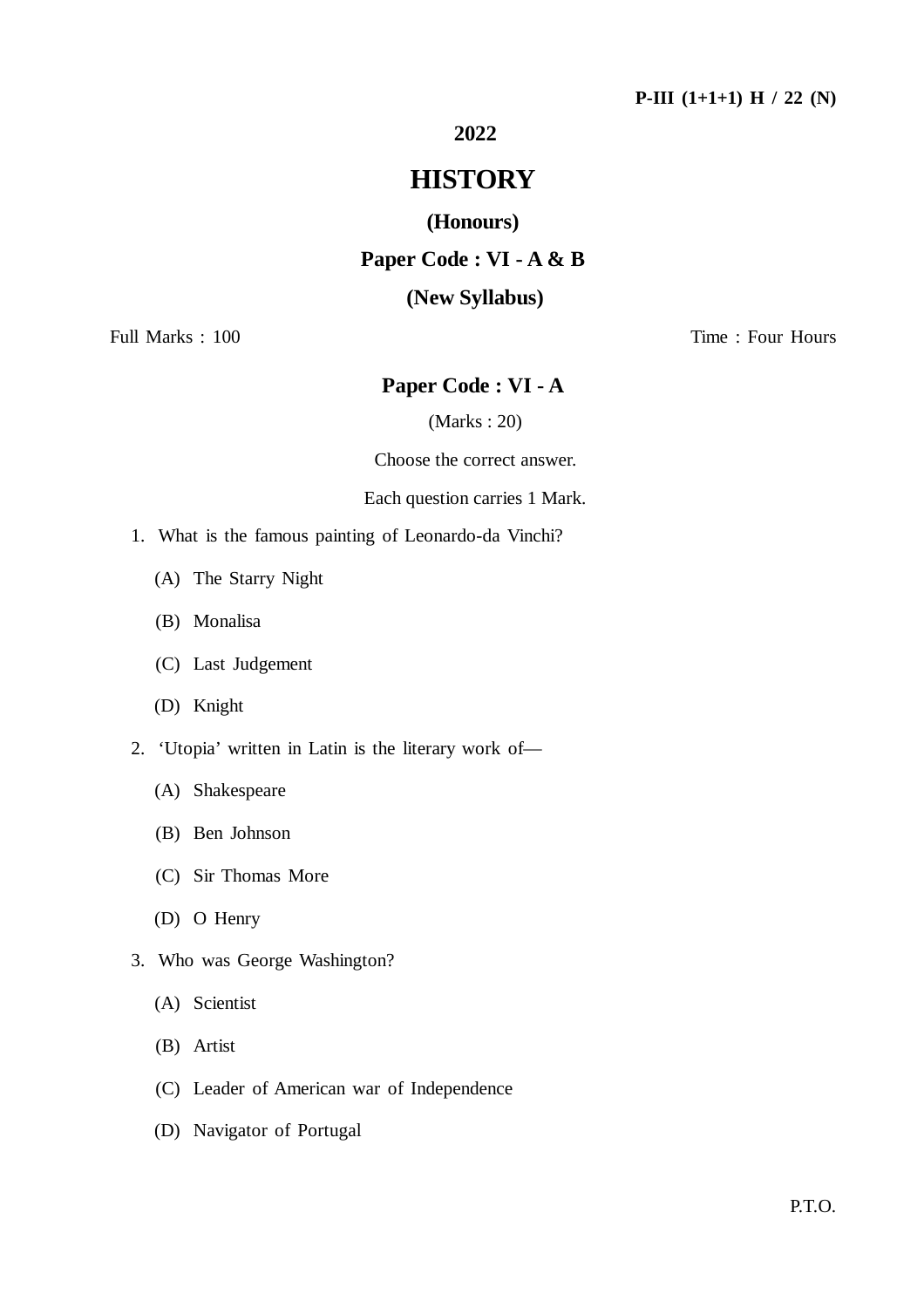- 4. Who was the famous historian in Renaissance era?
	- (A) Livi
	- (B) Bacon
	- (C) Chaucer
	- (D) Galileo
- 5. Who is known as 'the father of Humanism'?
	- (A) Leonardo Bruni
	- (B) Boccaccio
	- (C) Petrarch
	- (D) Erasmus
- 6. America was discovered by—
	- (A) Columbus
	- (B) Vasco-da Gama
	- (C) Copernicus
	- (D) Amerigo Vespucci
- 7. Who painted 'The School of Athenes'?
	- (A) Leonardo-da Vinci
	- (B) Raphael
	- (C) Michelangelo
	- (D) Donatello
- 8. What is meant by 'Inquisition'?
	- (A) Political Association
	- (B) Social Association
	- (C) Judicial System
	- (D) Cultural Association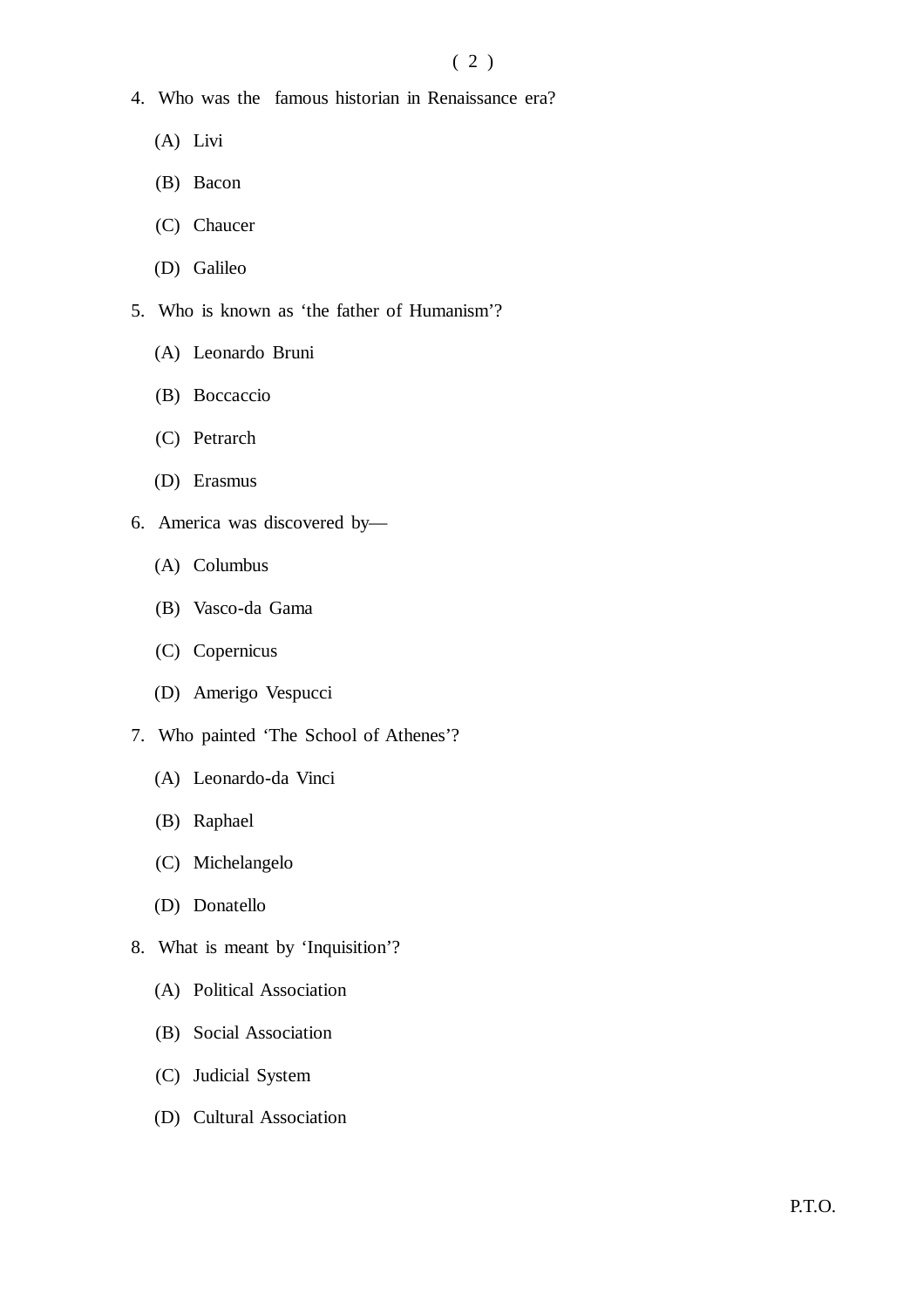- 9. When was the Edict of Nantes signed?
	- (A) 1498 A.D.
	- (B) 1598 A.D.
	- (C) 1542 A.D.
	- (D) 1692 A.D.
- 10. Who wrote the book 'Wealth of Nations'?
	- (A) Alexander
	- (B) Adam Smith
	- (C) Chaucer
	- (D) Rene Descartes
- 11. The revival of Roman Catholicism has been called—
	- (A) Counter Reformation
	- (B) Reformation
	- (C) Catholic Counter
	- (D) None of the above
- 12. "Wealth is Power and Power is Wealth"—Who said this?
	- (A) John Calvin
	- (B) Hobbes
	- (C) Kepler
	- (D) Roger Bacon
- 13. Who discovered the theory of gravity?
	- (A) Isaac Newton
	- (B) Copernicus
	- (C) Francis Bacon
	- (D) Galileo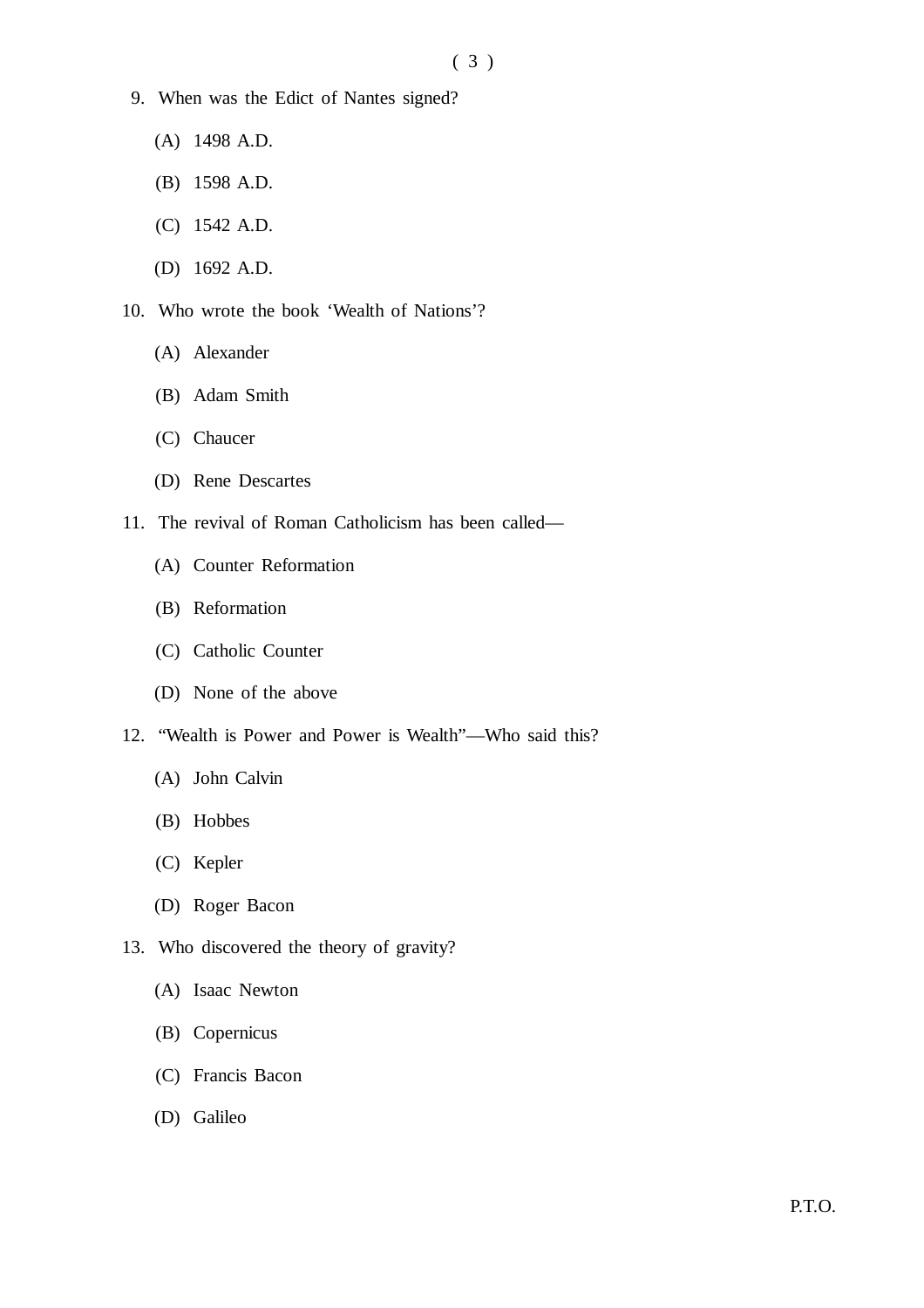$(4)$ 

- 14. Who invented the Printing Press in Germany?
	- (A) Johannes Gutenberg
	- (B) Isaac Newton
	- (C) Geoffrey Chaucer
	- (D) None of the above
- 15. Who wrote the book 'Leviathan'?
	- (A) John Lock
	- (B) Petrach
	- (C) Thomas Hobbes
	- (D) Erasmus
- 16. In which period did the 'Black Death' happen?
	- (A) 1346 1352 A.D.
	- (B) 1446 1453 A.D.
	- (C) 1347 1353 A.D.
	- (D) 1344 1356 A.D.
- 17. When was the Royal Society of London established?
	- (A) 1560 A.D.
	- (B) 1660 A.D.
	- (C) 1760 A.D.
	- (D) 1750 A.D.
- 18. When did the Anabaptist Movement begin?
	- (A) 1525 A.D.
	- (B) 1526 A.D.
	- (C) 1527 A.D.
	- (D) 1528 A.D.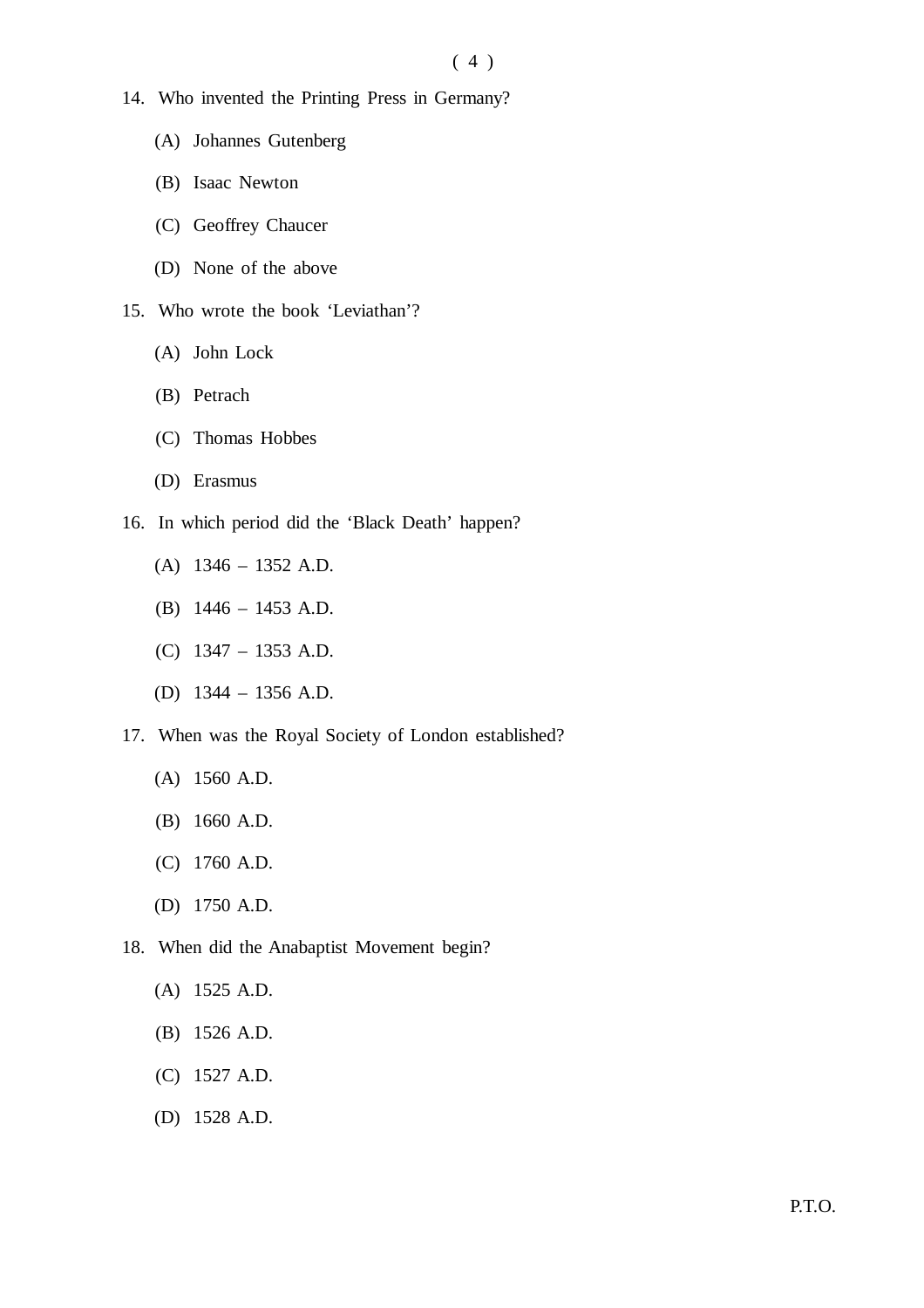————————

- 19. Who invented the steam engine?
	- (A) Newton
	- (B) Richard Arkwright
	- (C) Cartwright
	- (D) James Watt
- 20. When 'Peace of West Phalia' signed?
	- (A) 1648 A.D.
	- (B) 1649 A.D.
	- (C) 1650 A.D.
	- (D) 1651 A.D.